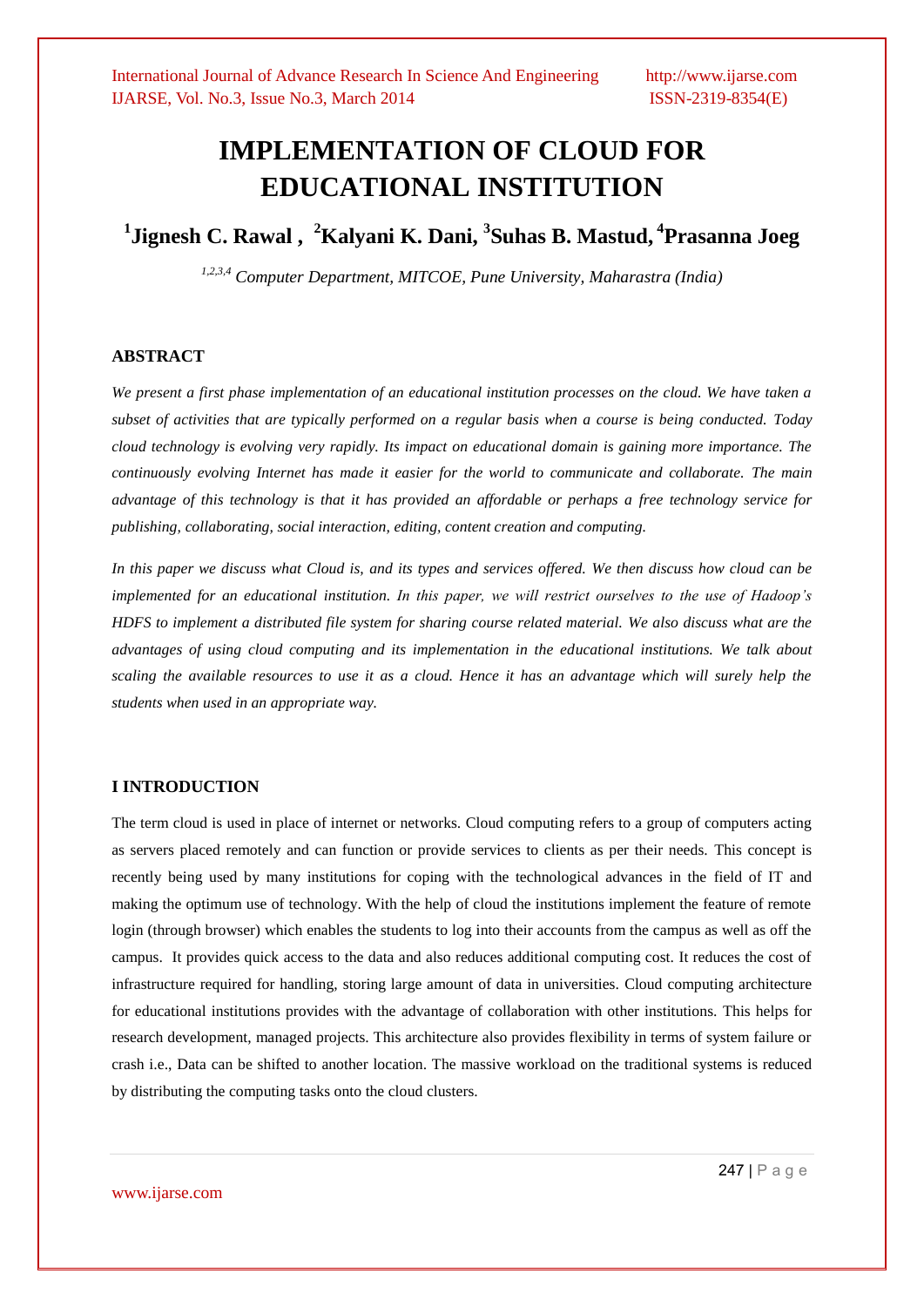Cloud for institutions can migrate expenditure under Capex to Opex. The capital expenditure refers to the fact that stocking your own data centers, while using an external cloud service that offers pay-as-you-go service falls into ongoing operating expenditures. Putting it in simple words, we can use computer applications without even purchasing or running their softwares on the local computers.

Therefore, the implementation of a cloud is going to help students with the latest technology and thereby enabling the E-learning concept. Some of the salient features of cloud implementation will be like:-

- $\triangleright$  Common infrastructure for all educational institutions to conduct common classes, resource sharing.
- $\triangleright$  Lower hardware and software costs
- $\triangleright$  Enables E-learning

Cloud technology is scalable as it allows to extend as demands come and go or increase.

Lastly, students and teachers are able to easily access and store the data or any applications from anywhere as in cloud computing services are made publicly available.

# **II SERVICES**

Cloud provides us with basically three types of services as :

| Software As A Service (SaaS)       |
|------------------------------------|
| Platform As A Service (PaaS)       |
| Infrastructure As A Service (IaaS) |



**Fig: Cloud Provided Services** 

# **2.1 Software as a Service (SaaS)**

This service enables us to use an application which is present and running on to another machine/ system present on cloud. With this service we need not install the complete application on user system. The best example can be web based emails, acrobat.com. By implementing cloud for educational institution, traditionally installed software on each user machine is no more a requirement.

#### www.ijarse.com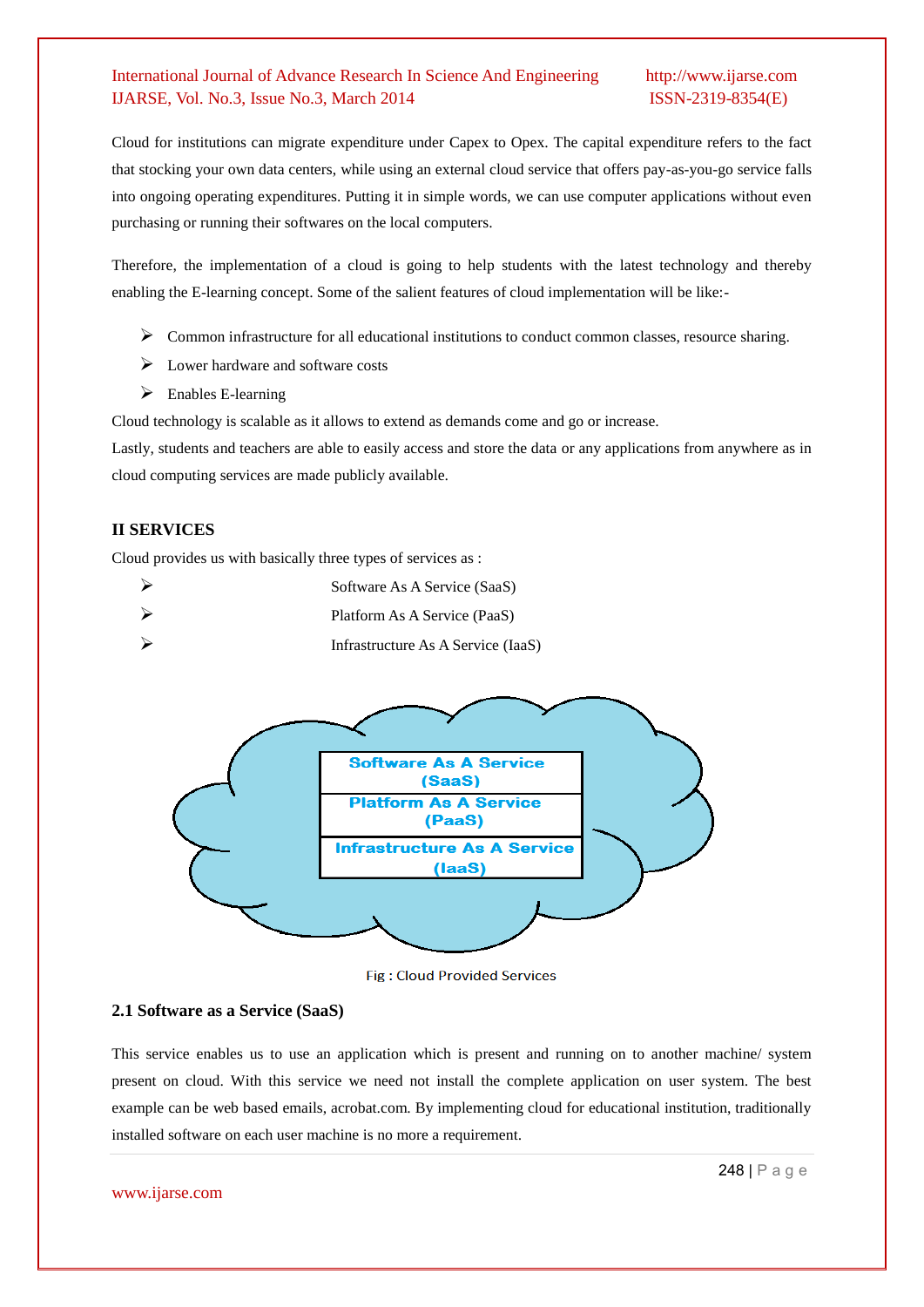# **2.2 Platform as a Service (PaaS)**

With PaaS, we can develop our own application but the required hardware and software specifications are not of user concern. These specifications are cloud provided and are updated, monitored by cloud itself. For example, consider we need to develop an application which requires development tools such as JDK, .net, etc. These tools are provided by PaaS service. This is cost effective in terms of buying hardware or sub software layer specifications related to our developing application.

# **2.3 Infrastructure as a Service (IaaS)**

IaaS provides access to the hardware services and infrastructure for hardware and software configuration. This service gives us storage of user data such as file server, application server on the cloud which can be accessed at any time.

The best example can be gmail, where all the mails are stored on to the google's cloud which are accessible at any time from anywhere.

# **III TYPES**

### **Types of Cloud**

|   | Public Cloud  |
|---|---------------|
|   | Private Cloud |
| ↘ | Hybrid Cloud  |

# **3.1 Public Cloud**

Public cloud is used when cloud provided services are used by many users. These services are open for all public use. These clouds are owned and maintained by third parties. All users can access the same infrastructure pool with different availability, security. Google's cloud is one of the best examples of public cloud.

# **3.2 Private Cloud**

These clouds are hosted and managed by single organization. The main objective of private cloud is to offer greater control and data security. These cloud services are accessible only to authorized members of the organization. The resource management and configuration is done by the organization itself.

### **3.3 Hybrid Cloud**

Hybrid cloud is a combination of public and private cloud models. It not only provides the benefits of both public and private cloud models,but also overcomes their drawbacks. Hybrid cloud provides greater flexibility in computing.

www.ijarse.com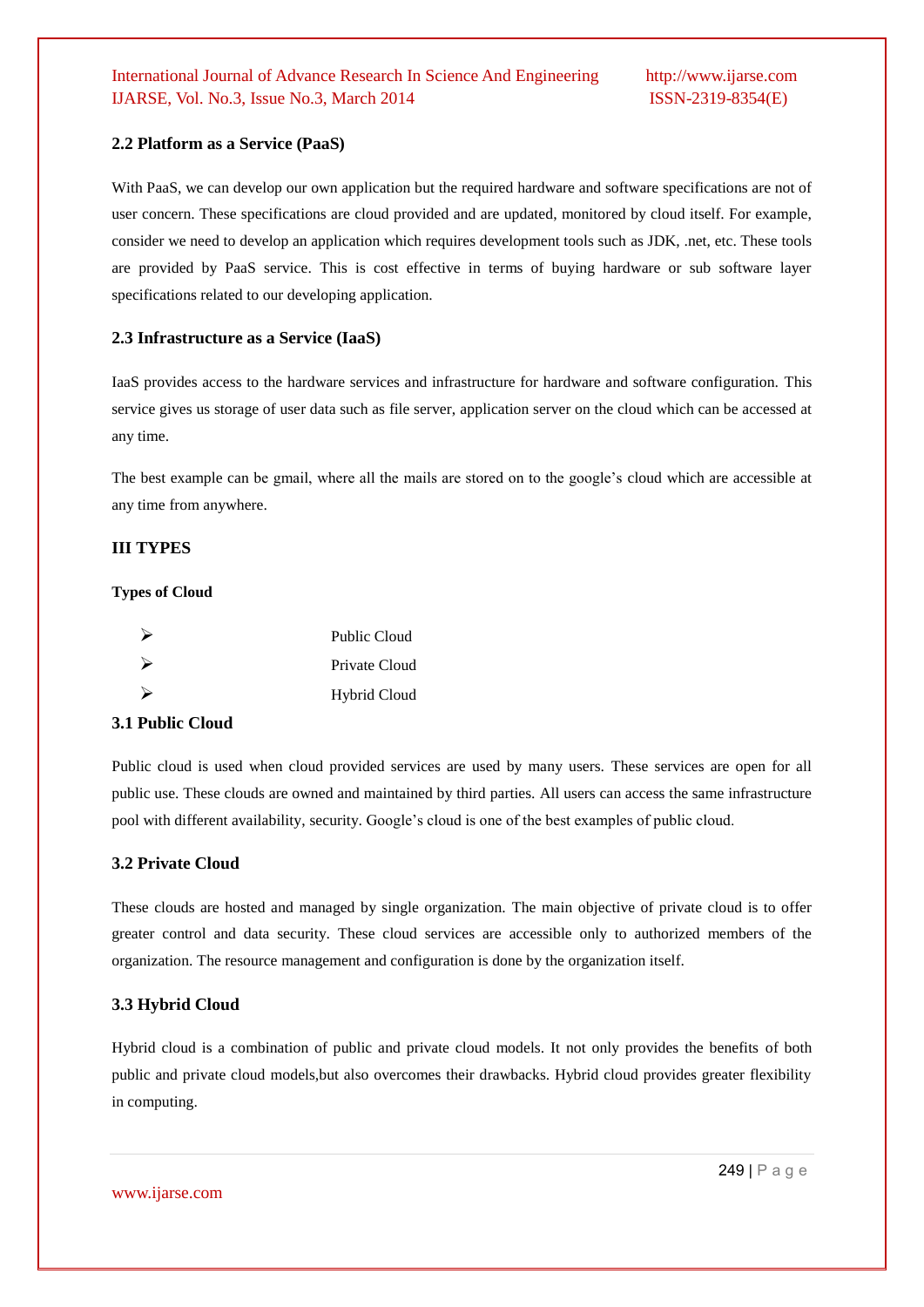We usually observe that there are individual systems installed in every part of the educational institution where there is unnecessary use of high configuration hardware and software, when all what is needed is a Thin clients used at each node.

This reduces the cost in purchasing the hardware and software and also saves the maintenance cost of such machines.

This brings forth the need to have a separate cloud for these institutions wherein the computing power and resources are provided by the cloud servers. Any kind of software that are needed by the users are available on the cloud servers and thus it helps to achieve cost efficiency.

# **III TECHNOLOGY**

We will discuss about technology used and how HDFS is used for storing files related to the educational institution.

# **3.1 Technology Used**

We have used Apache Hadoop 1.0.4 <sup>[1]</sup> as the underlying technology over which the files will be mapped and reduced.

GUI is developed using JAVA Swing utility for effective communication.

MySQL is used to store the information of authorized members as well as usernames and passwords.

#### **3.2 Implementation**

The types of actors which will be interacting with each other are

|   | <b>Office Staff</b> |
|---|---------------------|
|   | Teacher             |
| ↘ | Student             |

**3.2.1 Office Staff:** Sign In related information like usernames and passwords are provided to the authorized person by office staff only.

**3.2.2 Teacher:** Important academic notices for students are posted by t eachers. Similarly, study material as well as assignments is also posted onto the HDFS which will be directly accessible to all the students. Responses to the queries asked by students are uploaded onto the HDFS and subsequently shown on their dashboards. List of notices, assignments and queries posted by students become visible to the teacher on teacher's homepage after selecting the respective option. This makes the operations easy for teachers for viewing assignments or queries.

**3.2.3 Student:** Student can see all the notices which are posted by teachers and office staff. Student can easily download study material or assignments at any time. Any student can directly ask any doubt regarding any subject to teacher and get response. Student can see list of all notices, study material, assignments and the queries along with their responses on respective pages after selecting particular option, which helps student to select and view particular notice, assignment or query response among all.

#### www.ijarse.com

250 | P a g e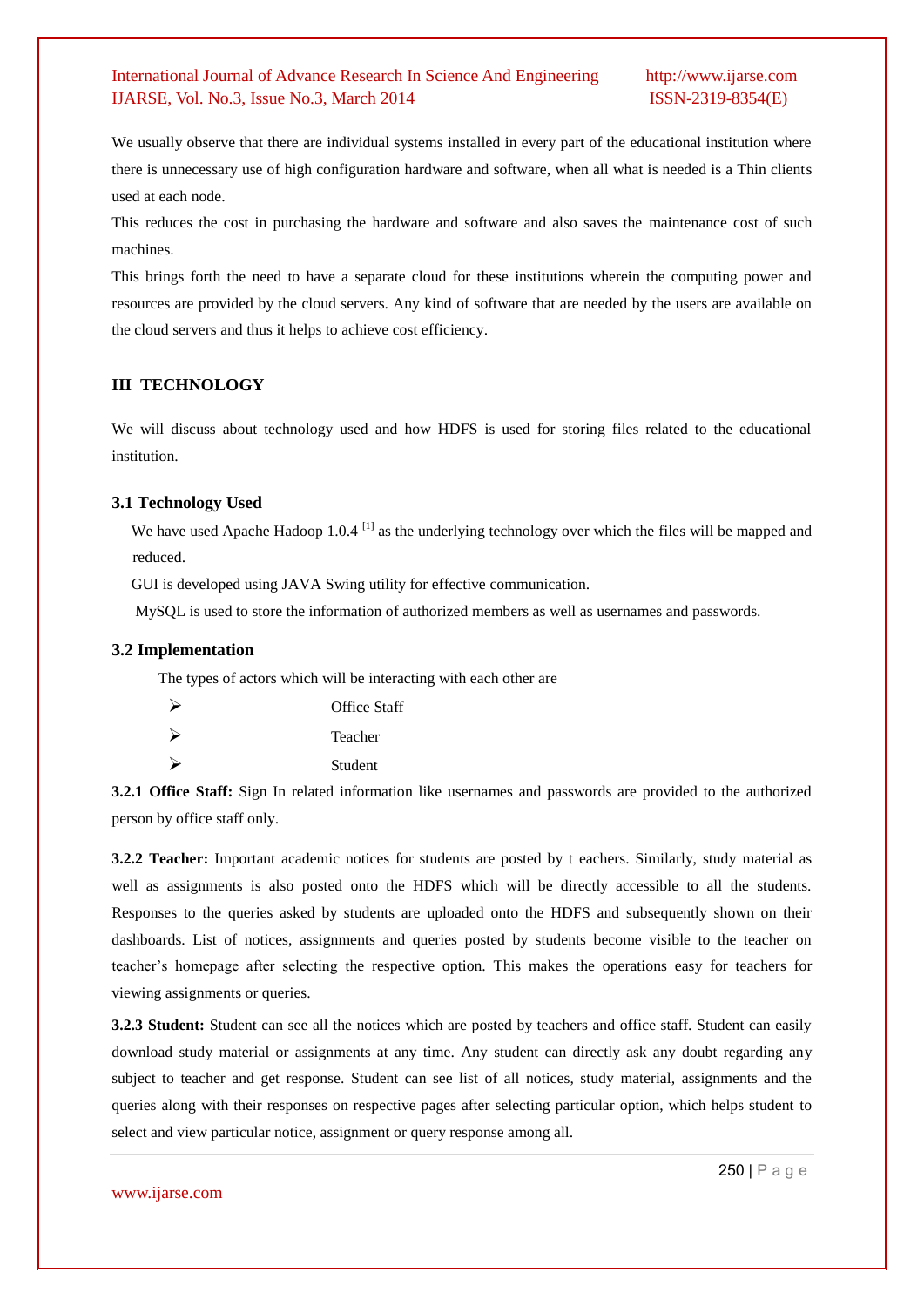# **3.3 Hardware and Software Configuration**

Our cloud setup is basically a 3 node cluster, with 1 master and 2 slave machines having configuration as follows

Processor: Intel i5 Hard Disk: 500GB

RAM: 4GB

Operating System: Unix

The files which are stored onto the HDFS are basically in the form of replicas of replication factor 3. Each file in HDFS is stored in the form of sequence of blocks having block size of 64MB.File once stored on the HDFS is written once and read as many times as we want.

# **3.4 Advantages**

**3.4.1 Data reliability:** Whenever any node stops functioning due to any malfunction, the file can be easily accessed as the replicas are still available on the other nodes. In this way, files stored into HDFS are accessible in circumstances of any node failure.

**3.4.2 Authorized access:** As Login information, such as usernames and passwords are provided to the authorized person by office staff only, hence no unauthorized person can gain access to the services of the cloud.

**3.4.3 Disk Failure:** Whenever a namenode crashes, we might lose the data onto the HDFS. But the secondary namenode enables us to keep a periodic check of the namenode data and thus we can still have some of the data available. (The next implementation of Hadoop will solve this problem completely.)

**3.4.4 Reduced paperwork:** The GUI created by using the JAVA Swing utility serves as an effective medium to use the services available and thus reduces the paperwork.

**3.4.5 Reduced communication gap:** As the various kinds of users like teachers or students have an efficient mode of communicating with each other, it reduces the communication gap between them as well.

## **IV FUTURE SCOPE**

This implementation can be used as a base for developing actual cloud by increasing the number of machines, storage space and computing power. The model which we have developed is a prototype which can be further extended to university campuses as well. Students will be able to perform practical exams on the cloud from anywhere due to remote login and the marks will be notified to respective student on cloud. The three node cluster has the limitation to use the system at its place. So, the concept of remote login can be added to it through which the users can use the services from their systems anywhere around the globe.

# **REFERENCES**

- [1] Apache Hadoop *http://hadoop.apache.org/*
- [2] A trusted computing environment model in cloud architecture- Xiao-Yong Li (Beijing Jiaotong Univ), Beijing, China Li-Tao Zhou , Yong Shi , Yu Guo.